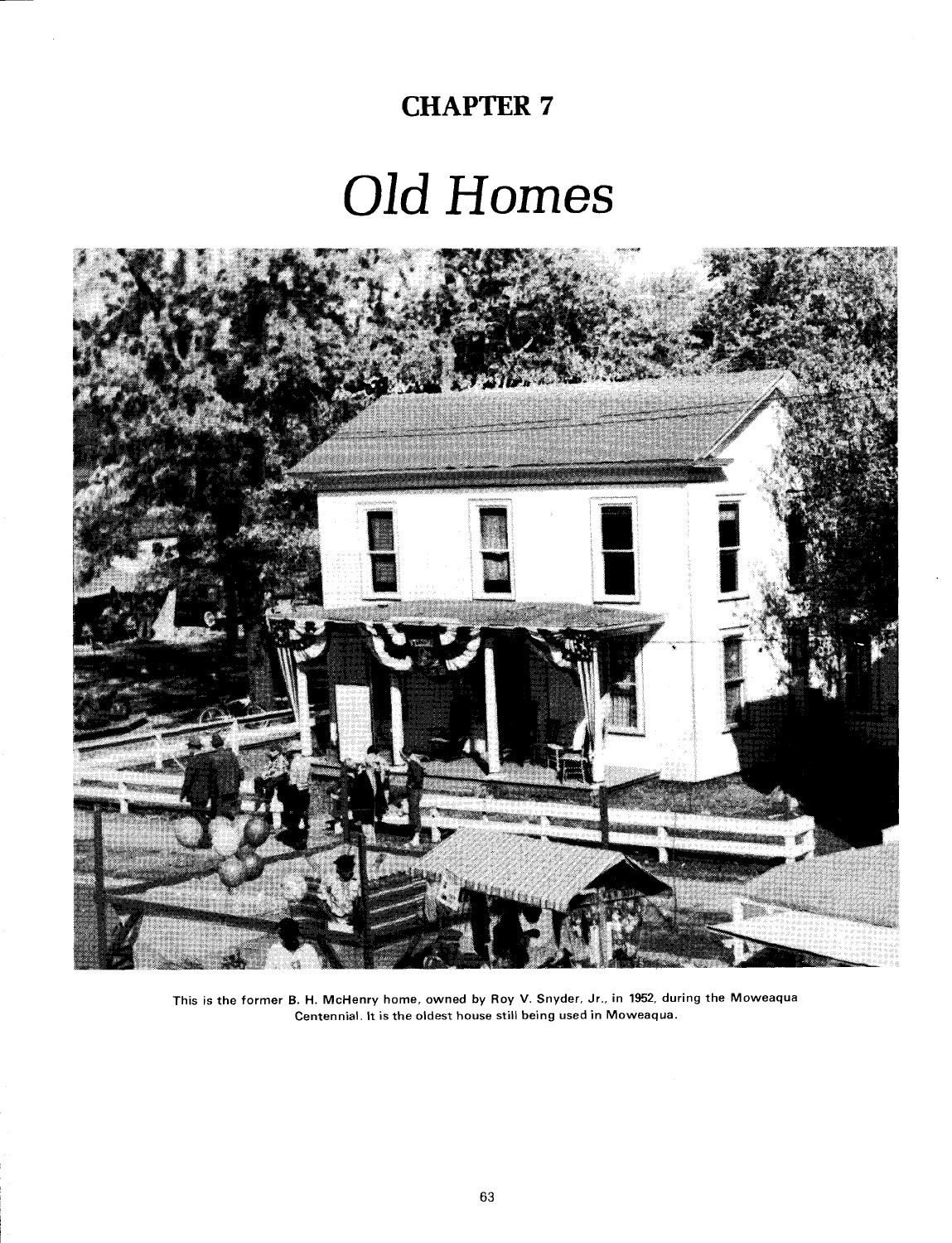Our homes, no matter how new or old, have a special meaning to each of us. The following story written by D. F. Russell, perhaps expresses the feelings many of us share.

#### A Love Story

The characters: The man, C. F. R. The woman, D. F. R. and The Mistress of a hill.

#### Part I

C. F. R. falls in love with The Mistress

#### Part **I1**

D. F. R. buys a new dress for The Mistress

#### Part **111**

Orchids to Elizabeth

by

D. F. Russell Breeze Hill Farm and Gardens Moweaqua, Illinois, R. 1

#### A Love Story

#### PART I

#### C.F.R. FALLS IN LOVE WITH THE MISTRESS

C. F. R. first met the Mistress of the hill many years ago. <sup>I</sup>When a boy he spent part of the summer vacations with his Aunt Net Adams, who lived two miles south of the hill and often went up to the hill to visit his Uncle Charley Adams. Time marched on. . .C.F.R. grew up and had long ago forgotten about the hill. Being the kindest of men, he came down often to see his Aunt Net to do for her what he could, yet he never re-visited the hill after those childhood days.

#### AND THEN. . .

One day on his way to see Aunt Net, he turned off onto a different country road and suddenly realized this was the road by the hill he had visited so long ago. As he neared the entrance, he thought, "Why not drive up to the old hill?"

In the yard sat the owner, a descendent of Elizabeth and Ellington Adams, who had built the house in 1838. After greetings were exchanged, he told C. F. R. he was giving up the old home place, today was his very last day on the hill. He was sad to think of the old house being abandoned and in time probably torn down. Without a moments hesitation C. F. R. said, "I'll buy it from you." Later he recalled looking out over the countryside and thinking what a beautiful view from the hill. He hadn't the faintest idea what could or should be done with the old house, but he had the vision and knew it could be done. Fate or destiny had brought C. F. R. to the hill that day.

AND THEN HE TOOK D. F. R. TO SEE THE OLD HOUSE ON THE HILL.

It was a lovely Sunday afternoon, the lilacs were in full bloom. When he turned up the lane to the hill, she became alarmed and asked where he was going. There was no answer. As he stopped the car near the old house, she looked at the desolation around her and urged him, "Let's get out of here." He stepped from the car, smiled at her and then he spoke: "I bought this old house a few days ago, get out and take a look around!" And then he headed for an old barn where he knew the former owner would be waiting for him. How he must have smiled to himself as he closed his ears to the sound of D. F. R. calling, "Come back, don't leave me here alone."

And that, dear reader is the way D. F. R. met the Mistress of the hill.

Fearfully she sat a few moments in the car and then timidly walked toward the house, fighting her way among the weeds. Cautiously she crept across the few remaining boards on the old south porch and stepped into a room. The doors were just hanging by one hinge or no door at all. As she entered, the chickens flew out and rats scampered in every direction. She stood there for a moment looking at grain sacks, tools and other debris. She thought, C. F. R. surely had lost his mind to buy this house!

She saw another door, lifted the bar, swung open the heavy solid door and found herself in a kitchen. She stood there looking at a table, a chair, and an old copper-clad cookstove. Despite a bucket of water, the remains of someone's lunch on the table and heat in the cookstove, it did not occur to her that anyone could be living here and that she was trespassing.

She walked through the huge kitchen and stepped into another room. A bed, a chair and an old dresser, then through a small hall into another empty room, then back through the kitchen she saw the old back stairway. Cautiously she stepped up, fearing they would fall through with her. Here she found another empty room, except for the grain sacks, then into another empty room. There was a step up to a small landing leading to the front stairway. She raced down those steps thinking she could not escape from that house soon enough. She dashed out the front door, landed on a small porch with a few boards still intact and went down between the boards amid chickens taking their afternoon siesta. With screams they flew out, she got up, dusted the dirt and feathers out of her hair and clothes, and was ready to scream for C. F. R.

AND THEN SHE SAW IT. . .

An old lilac bush, brought from Kentucky by The Mistress in a covered wagon. It was loaded with blooms and oh how D. F. R. loved the lilacs. She stepped to it, circled the old bush, and buried her face in the fragrance of each bloom. The last step brought her to the spot facing the old house. She looked up into the eyes of The Mistress and heard her speak to her. "My roots are buried deep and strong here. I defy you to think I haven't the strength and courage to live on for many years. With love and care, I can be beautiful again and give love and shelter."

D. F. R. knew it was not necessary to answer The Mistress in words, she knew she had heard her speak. And The Mistress smiled down as she saw her rush back into the house. This time she leaped over that almost boardless south porch, into the room, again full of chickens. She chased them out crying, "How dare you come into this house!" She ran up the old back stairs, through those two empty rooms, toward the front stairway. She paused a moment looking into two more rooms. Stepping into the south one, she stepped to a window and found herself looking down into the heart of the old lilac bush. She stood a moment drinking in its beauty, then down the front steps, this time safely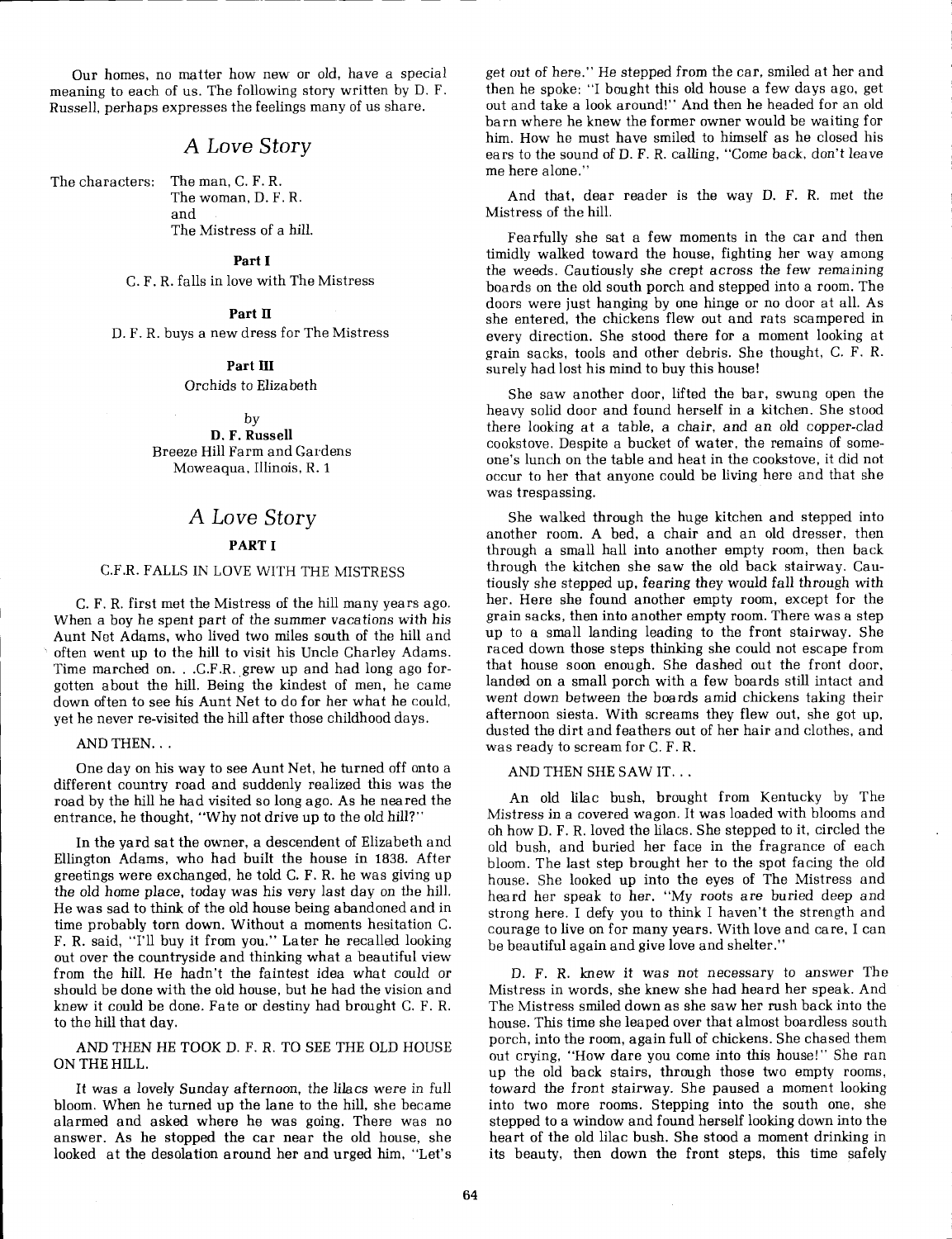leaping over the tiny porch and turned to make a dash for C. I F. R. By now he felt D. F. R. had surely fallen in love with The Mistress as he had and was coming to find her. At the 1 North East corner of the old house she saw him. They flew into each others arms, no word need be spoken, he knew.

They set about restoring The Mistress of the Hill, but only as one might a summer cabin. They had every intention of going back to the city for the winter. The weeks went by and fall came. Then as surely as Nature still survives, the winter months came. Each day they thought they would have to leave tomorrow. But The Mistress and Nature had other plans, it was a very mild winter, they thought surely the calendar must be wrong. They kept warm with a fire roaring in the huge fireplace and the copper clad cookstove. Then as always the Spring came back, and they knew they could never leave The Mistress of the Hill.

#### **Part I1**

#### D. F. R. BUYS A NEW DRESS FOR THE MISTRESS.

It was C. F. R. who would say, "You know Honey, it be nice some day to do this or that." And D. F. R. would set about putting his ideas into action. All the credit for the gardens is given to him. At our door hangs this sign: "This garden was inspired by the kindest man I know, my husband, C. F. Russell.'

The old fireplace had been rebuilt in our first days here, the outside doors to the room rehung, the chickens and grain sacks pitched out, the rat holes stopped up and the room made as shiny as possible for a room that had been so sadly neglected. But in that first summer here we had not furnished it, and kept the door into the kitchen closed. Then late fall, and C. F. R. said: "I'm going to have a big fire tonight." So we moved in an old glider from the yard, put on our heavy coats and snuggled up together as we sat in front of the open fire. Our backs may not have been warm but our hearts certainly were.

All the dreams and plans for The Mistress, every step was done to surprise C. F. R. How he loved the open fire and the fireplace room as we called it was my first surprise for him.

The room was cleaned as never before. We coaxed a little more dirt from between the worn floor boards and set about to measure for this and that. The drapes were made, the floor covering and the wall paper ordered and all secretly delivered to Aunt Net's home with the promise from Leon Adams to bring them at a moments notice.

Sunday morning, C. F. R. left for his golf game. **A** quick phone call to Leon, "Leon, he's gone, bring up the things quick." A call to the Mitchell's who were standing by to hang the paper. Within moments all the helpers were here. As the Mitchells hung the paper on one wall someone stepped up to hang the drapes at that window. And when the paper was up, the floor was laid.

At **2:00** I heard his car. From my secret place I heard his step on the south porch. It was a very hot day and from his sigh of relief to be home I knew he was weary and ready for a nap. He walked right by the window of that room, entered the kitchen and called, "Freda Ann." And then he noticed

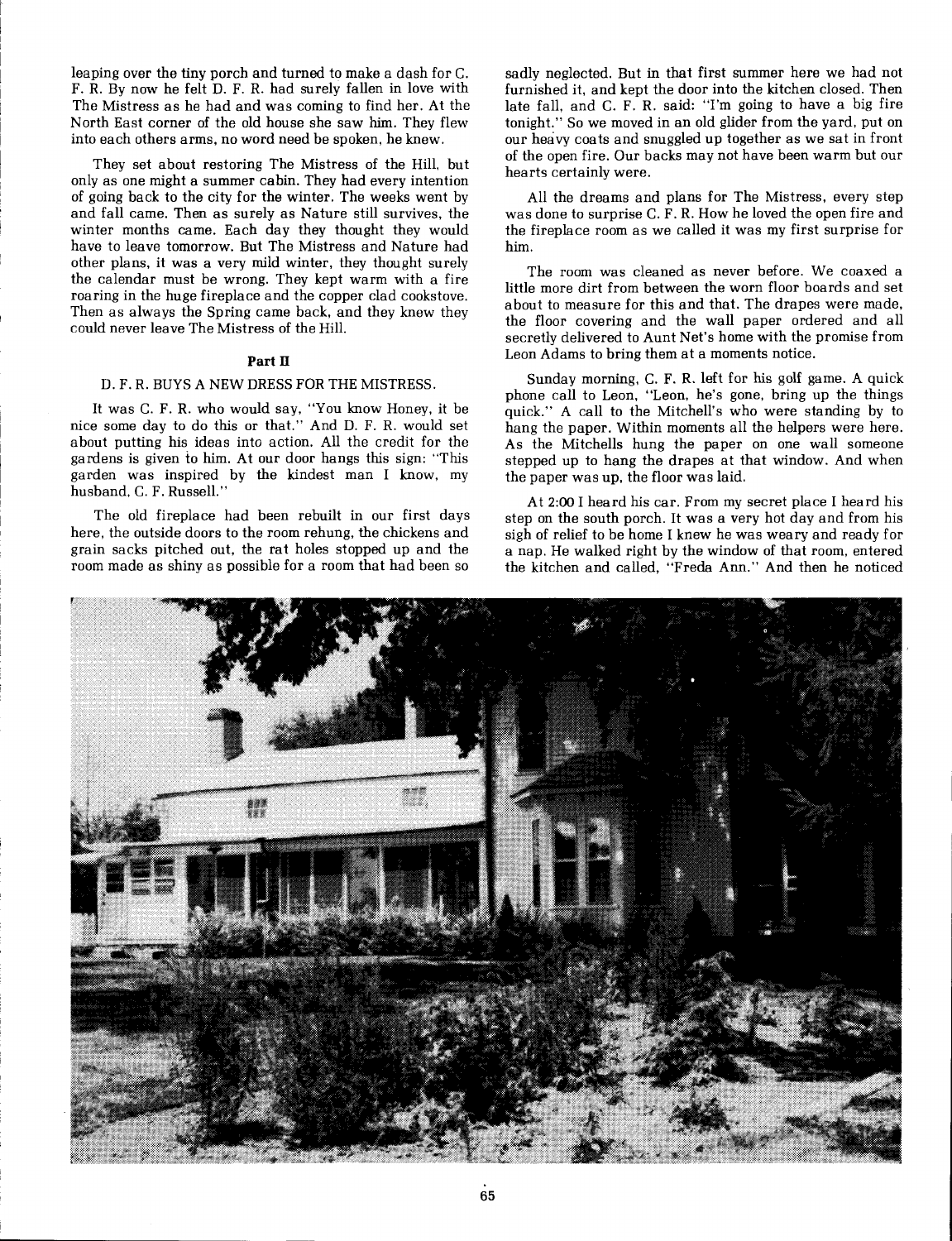the kitchen door to that room was standing open. His first nap within its arms, and oh, how he loved that room.

Another room planned for C. F. R. Again the workers were standing by, the drapes, furnishings etc. were ready. Evening and another surprise for C. F. R. And thus it went until D. F. R. had sailed through all eight rooms and the three porches.

Even the landscaping was done to surprise C. F. R. The plans were drawn up, shrubs ordered, date for delivery set, and the nurseryman parked his truck a mile west, then moved in when the signal was given, "All is clear, C. F. R. has gone."

C. F. R. fell in love with The Mistress of the Hill that first day so long ago and D. F. R. fell in love with her while looking up into her eyes, yet neither of us could have dreamed how great our love would grow to be. In the evening when we returned to the hill from the days work in the city, no matter how weary, the moment we entered our gate and saw our beloved old house, we were refreshed anew, the weariness washed away. C. F. R. always said she had given him ten extra years of life.

The years passed on, C. F. R. was sixty, then seventy and in time the first heart attack. A few more years and then... The tap on the shoulder came to C. F. R.

"Fades the light. . .And afar. . .Cometh day. . .Cometh night. . .And a star. . . Leadeth all . . . Speedeth all. . . To their rest."\*

#### **PART 111**

#### ORCHIDS TO ELIZABETH

The guests had just departed and I sank down in a chair to rest a moment and to reflect on the happiness of the day. Across the room my eyes rested on our first guest register. I must look to be sure all my guests had signed it. Four names, then my eyes stayed on the fifth one, for this friend who had so enjoyed her day in the old house had written, "Orchids to Elizabeth."

How nice I thought, to pay such a nice compliment to Elizabeth. I had heard a great deal about her, and my guests were always eager to hear about her, but in those early days I hadn't felt I was living in her house.

And then one day I thought, "Some day I will write a book about the old house on the hill." But when the daydream to write that book first crept into my mind I thought, "But what could be the title." Then "Orchids to Elizabeth" flashed back into my mind. The cover would be white, and a modern day woman would be presenting an orchid to a pioneer woman. It would be dedicated "To Elizabeth who built a house on a hill and through it brought great happiness to C. F. R. and D. F. R."

Elizabeth became an unseen guest, yet it seemed she sat near by listening. I tell her. . .

I can feel her peace in knowing how well she built her house, that it still stands after some 140 years. That it no longer stands with head bowed while making every effort to pull her dress down to hide her worn shoes. Once more her head is high, that within its walls there is much happiness. laughter, joy, friends and especially children. That it gives peace, warmth and comfort to all who enter here.

How we enjoyed telling our friends how she came to this spot in a covered wagon, planted her lilac root and how they built their house from trees cut on the land. And lovingly call to their attention the hand hewn walnut doors, that one wall remains of the original walnut weather boarding. They marvel at the original wavy glass in the windows and amazed that the original hand hewn lathing which Elizabeth and Ellington had mixed by hand with lime and hair from their cattle, is still on the walls. And how thrilled we were after removing many coats of paint from the old original floors to find they were still beautiful.

Then I take my friends to the highest point of the hill to see the family cemetery, they look for the stones of your ten children, many of the stones are so weather worn they can hardly be read. I say to my guests, "Come, let me show you the stone for Elizabeth and Ellington who built this house." It stands tall and straight and the words are as plain as the day they were carved in the stone. That too, I feel is a part of the plan for me, another gift.

I tell Elizabeth her old house long ago ceased being just a house, instead she is a person. She is my friend, my companion, and my sanctuary. And then I walk up to the highest point on the hill, and lay an orchid at her feet.

#### **OLDEST HOUSE IN MOWEAQUA**

All records indicate the B. H. McHenry House at 130 North Main Street as the oldest house still standing in Moweaqua. A newspaper account in 1889 indicated a portion of the McHenry house, the kitchen, was built prior to 1852. In 1861 the house underwent extensive remodeling, the work being done by Robert B. Wilson. The house remained in the McHenry family until 1947 when it was purchased by Roy V. Snyder Jr. At his death the house passed to Erma Gloria Johnson who in turn sold it to Betty and Dwane Brooks in October of 1974. In the recent remodeling the kitchen area of the house, the oldest portion, wooden pegs and square nails were used. The rough cut timbers, well over 124 years old, were found to be in excellent condition.

The house today downstairs consists of a spacious living room, two bedrooms, music room, kitchen and dining area, walk-in pantry, den and bathroom. The wainscoting and a brass gas chandelier in the music room were in the original house. The upstairs has two bedrooms and a bath. The original plank doors still serve their purpose at the upstairs rooms.

### **ONE OF THE FIRST BRICK HOMES BUILT IN MOWEAQUA AREA.**

One of the first houses built in the Moweaqua area is owned by Mrs. A. C. Wright. It is located one half mile northwest of Moweaqua, and was for many years the only brick house in the locality. This house was built over a hundred years ago by Smith & McCarthy, who owned the land. They made the bricks from clay dug on the farm. Being perfectionists, it took them eight years to get enough acceptable bricks. The walls of the house are sixteen inches thick, extending to the bottom of the two room basement. The original woodwork remains. Although the roof once burned, the chimney struck by lightening which knocked off the ceiling plaster, and a tornado splintered trees and outbuildings nearby, the house still stands.

<sup>\*</sup>Words to the plaintive notes of "Taps."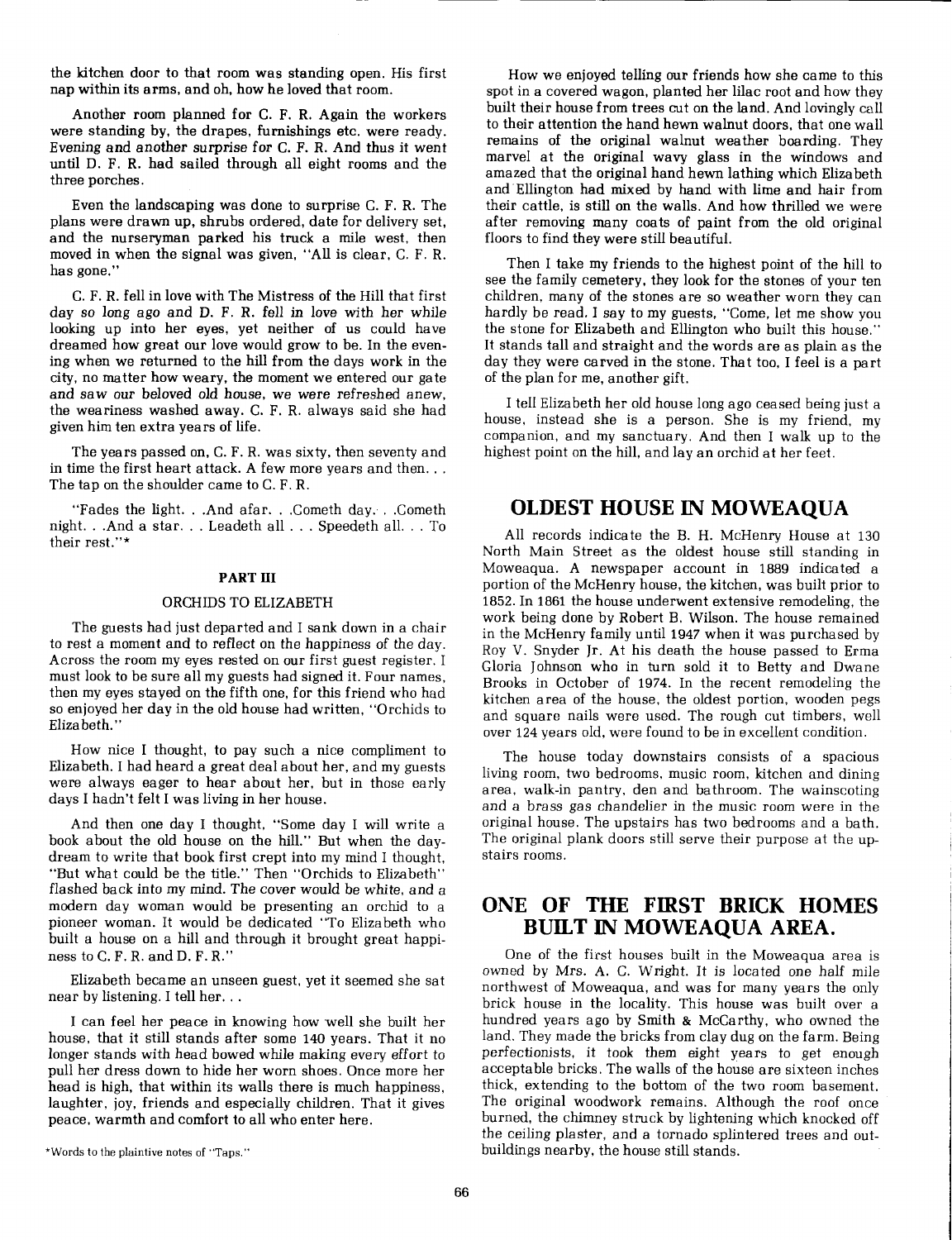#### **THE OLD HOMESTEAD**

Mr. and Mrs. Michael Schneider founders of the town of Moweaqua, built "The Old Homestead" one quarter mile west of Moweaqua in 1854.

The house was a square, two-story house with a cupola on top. **A** large fireplace at the east end of the living room accomodated logs three feet long. There was a "summer kitchen" at the back of the house connected by a porch.

When the Schneiders retired, their daughter Margaret and her husband, Tom Candy Ponting bought the place. The



**The Old Homestead** 

cattle sales in the great round barn were attended by people from all over the United States.

The next owners were Mr. and Mrs. J. Wheeler Adams. Mrs. Adams being the Ponting's daughter. Before moving in they did extensive remodeling and added the two-story colonial pillars and several porches. The house has beautiful chestnut woodwork, leaded glass windows and spacious rooms.

Subsequent residents have preserved much of the original beauty but the cupola and a few other features have been changed. Although The Old Homestead is 122 years old at this Bicentennial year it is still sound and handsome. The house now is owned by Duane Andreas of Archer Daniels Midland: Decatur.

#### **CAMPBELL HOUSE**

The A. C. Campbell residence at 130 West Madison Street was among the first built in Moweaqua. The stair rail and door frames were made from the walnut trees cut from the Campbell's land. The house remained in the Campbell family until the death of Polly Jolly in the 1950's. Glen Snyder purchased the house and made it into an apartment house. Several years ago the house was purchased by Mr. and Mrs. Ralph Windel.

### **SNYDER HOUSE - 1872**

The Valentine Snyder residence at 200 West Main Street was built in 1872. This home remained in the Snyder family until 1928 when it was purchased by Harvey Whitsett. Later it became the home of Mayor Chalk Howard and family. The lovely old structure is vacant at the present time.

### **DAY HOUSE - 1872**

The H. F. Day residence at 125 North Macon Street was completed in 1872 after two years of labor. The beautiful old home remained in the Day family until the death of Miss Edna Day in 1965. Since that time the home has changed hands several times, the present owners being Mr. and Mrs. Vennard Dowd and family. The familiar old brick summer kitchen was recently torn down.

#### **FRAZEE HOUSE - 1886**

The Oscar Frazee residence at 430 North Putnam Street was built in 1886. The house has remained in the Frazee family since that time, now being the home of Mrs. Mabel Frazee Snyder. Other than the addition of modern conveniences the house remains much as it did in 1886.

#### **PRESCOTT HOUSE - 1891**

The EzekialPrescott residence at the southwest corner of Wall and Macon Streets was built in 1891. The house remained in the Prescott family until 1920 when it was sold to C. Frank Johnson. Through the years the Johnson family restored much of the old home and it remains much as it did in 1891.

#### **COULTER HOUSE** - **<sup>1892</sup>**

The Coulter House at 307 East Elm Street was built for Miss Rebecca Coulter in 1892 by Robert M. Stine, carpenter. The house has remained in the family since then, successive owners being, Mrs. Samuel Coulter, Mrs. Matilda Coulter Stine, Roy G. Stine, Mrs. Essie Armstrong Stine and Jean Stine Hodge.

#### **CORRINGTON HOUSE** - **<sup>1894</sup>**

W. E. Corrington built the residence at 249 West Main Street in 1894. The entire structure is made of brick, made at the Corrington brick yard which was west of Moweaqua. All the walls in the house are brick, inside and out. The interior walls are solid brick, some are 15 inches thick. The house has changed hands several times but has been in the Coffman family since 1940. It is now the residence of Mrs. Verne (Josephine) Coffman.